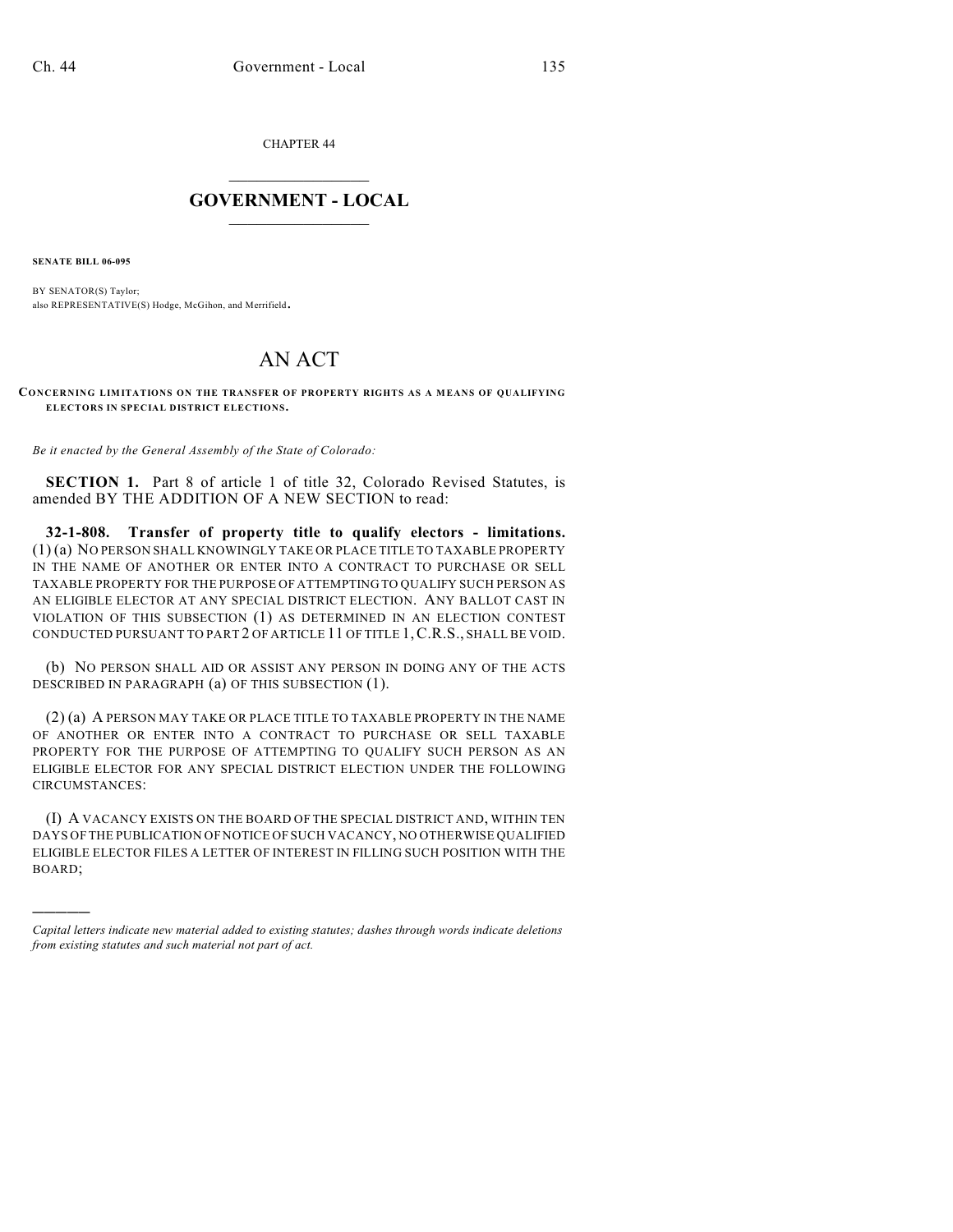(II) IN ANY ORGANIZATIONAL ELECTION AT WHICH THERE ARE MORE THAN TEN ELIGIBLE ELECTORS, ON OR AFTER THE SECOND DAY BEFORE THE FILING DEADLINE FOR SELF-NOMINATION AND ACCEPTANCE FORMS OR LETTERS PURSUANT TO SECTION 32-1-305.5 (4), THE NUMBER OF OTHERWISE QUALIFIED ELIGIBLE ELECTORS WHO HAVE FILED SUCH SELF-NOMINATION AND ACCEPTANCE FORMS OR LETTERS IS LESS THAN THE NUMBER OF SPECIAL DISTRICT DIRECTOR OFFICES TO BE VOTED UPON AT SUCH ELECTION;

(III) THERE ARE LESS THAN ELEVEN ELIGIBLE ELECTORS AS OF ANY DATE BEFORE AN ORGANIZATIONAL ELECTION; OR

(IV) ON OR AFTER THE DAY AFTER THE FILING DEADLINE FOR SELF-NOMINATION AND ACCEPTANCE FORMS OR LETTERS PURSUANT TO SECTION 32-1-804.3, BEFORE ANY REGULAR SPECIAL DISTRICT ELECTION, THE NUMBER OF OTHERWISE QUALIFIED ELIGIBLE ELECTORS WHO HAVE FILED SELF-NOMINATION AND ACCEPTANCE FORMS OR LETTERS PURSUANT TO SECTION 32-1-804.3 IS LESS THAN THE NUMBER OF SPECIAL DISTRICT DIRECTOR OFFICES TO BE VOTED UPON AT THE ELECTION.

(b) (I) NOTWITHSTANDING ANY OTHER PROVISION OF LAW, NO PERSON SHALL PLACE TITLE TO TAXABLE PROPERTY IN THE NAME OF ANOTHER OR ENTER INTO A CONTRACT TO SELL TAXABLE PROPERTY FOR THE PURPOSE OF ATTEMPTING TO QUALIFY MORE THAN THE NUMBER OF PERSONS WHO ARE NECESSARY TO BE ELIGIBLE ELECTORS IN ORDER TO:

(A) FILL A VACANCY ON A BOARD EXCEPT AS PERMITTED BY THE PROVISIONS OF SUBPARAGRAPH (I) OF PARAGRAPH (a) OF THIS SUBSECTION (2); OR

(B) BECOME A CANDIDATE FOR DIRECTOR IN A SPECIAL DISTRICT ELECTION EXCEPT AS PERMITTED BY THE PROVISIONS OF SUBPARAGRAPHS (II), (III), AND (IV) OF PARAGRAPH (a) OF THIS SUBSECTION (2).

(II) THE INCIDENTAL QUALIFICATION OF THE SPOUSE OF A PERSON AS AN ELIGIBLE ELECTOR PURSUANT TO SECTION 32-1-103 (5) (a) (II) SHALL NOT CONSTITUTE A QUALIFICATION OF MORE THAN THE NUMBER OF PERSONS NECESSARY TO BE ELIGIBLE ELECTORS UNDER SUBPARAGRAPH (I) OF THIS PARAGRAPH (b).

(3) IT SHALL NOT CONSTITUTE A VIOLATION OF SUBSECTION (1) OF THIS SECTION FOR A PERSON TO TAKE OR PLACE TITLE TO TAXABLE PROPERTY IN THE NAME OF ANOTHER OR TO ENTER INTO A CONTRACT TO PURCHASE OR SELL TAXABLE PROPERTY IN SUBSTITUTION OF PROPERTY ACQUIRED IN ACCORDANCE WITH SUBSECTION (2) OF THIS SECTION.

(4) ANY PERSON WHO IS AN ELIGIBLE ELECTOR AS OF JULY 1, 2006, OR WHO HAS BEEN QUALIFIED AS AN ELIGIBLE ELECTOR UNDER THIS SECTION SHALL REMAIN QUALIFIED AS AN ELIGIBLE ELECTOR UNTIL SUCH TIME AS SUCH PERSON CEASES TO MEET THE QUALIFICATIONS SET FORTH IN SECTION 32-1-103 (5).

(5) ANY PERSON ELECTED TO A BOARD WHOSE QUALIFICATION AS AN ELIGIBLE ELECTOR IS NOT CHALLENGED AND OVERTURNED IN ACCORDANCE WITH THE REQUIREMENTS SPECIFIED IN PART 2 OF ARTICLE 11 OF TITLE 1, C.R.S., SHALL NOT